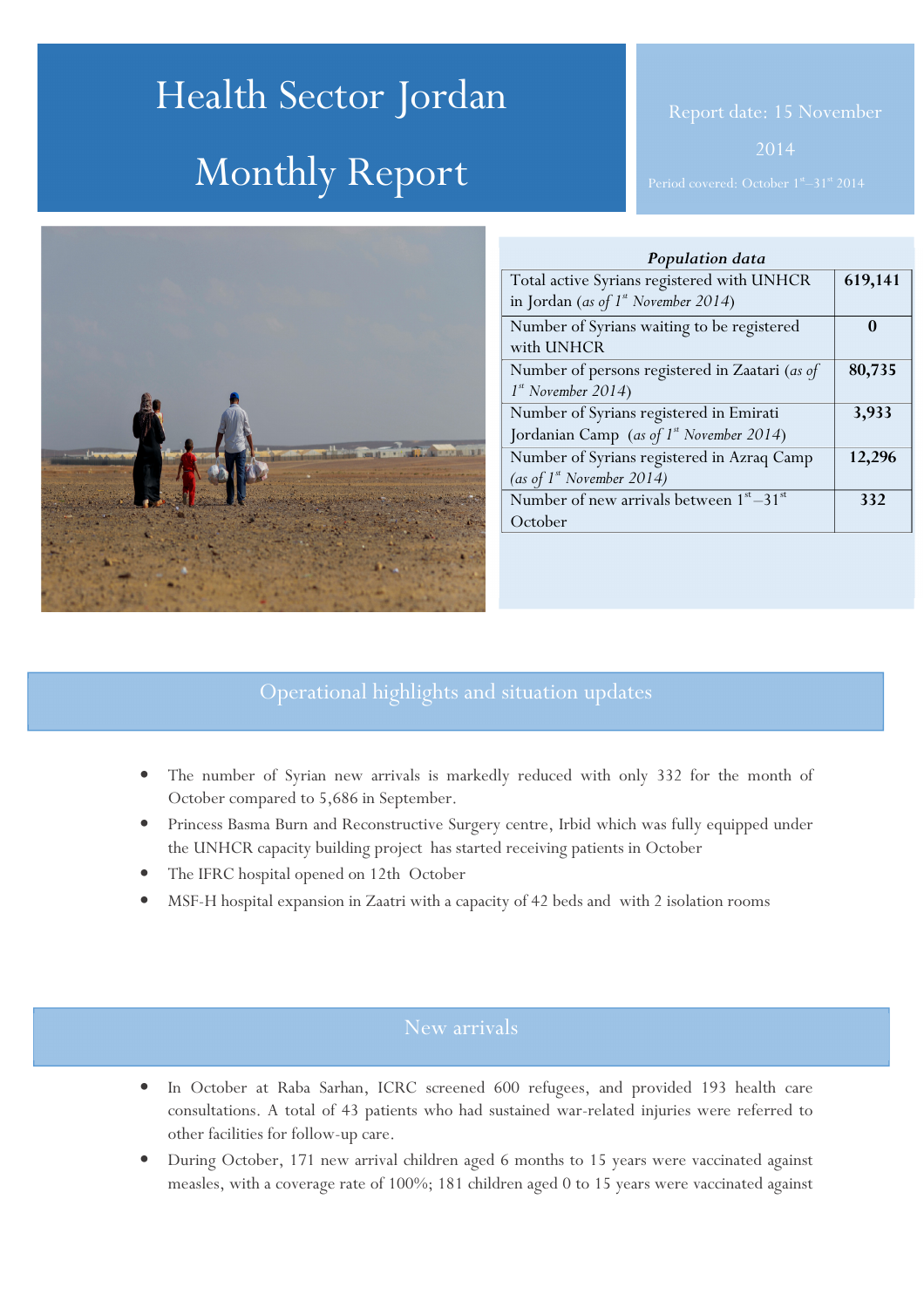polio with a coverage of 100%; and 59 children aged 6 months to 5 years were provided with Vitamin A.

- IOM's medical team provides "fitness-to–travel" health checks for all refugees at Raba Sarhan Transit Centre (RSTC) before they move to the camps. In October, 331 refugees were fit to travel and 78 cases (24%) were referred to the responsible organization in RSTC as they were not fit to travel to the destination camp.
- In October, 35 children under five were screened at RSTC, and no cases of malnutrition were found.

#### Coordination

- Monthly Mental Health and Psychosocial Services (MHPSS) meeting held on 15 October at the Ministry of Health. Main outcomes: 1) Introduction of new group member, World Relief, who are in the process of registering in Jordan and plan to do early childhood development activities, CFS/AFS, WASH activities, and recreational activities in Amman. 2) Gender Marker presentation delivered by the Sector Gender Focal Point, Dr Lina Darras from ARDD-Legal Aid. 3) WHO and IMC updated the group on the Vulnerability Assessment Framework process, as well as the JRP/3RP. 4) Link to psychological first aid manual was shared: http://www.who.int/mental\_health/publications/guide\_field\_workers/en/
- Monthly Reproductive Health (RH) meeting held on 23 October at UNFPA in Amman. Main outcomes: 1) Group is working on standardizing core messages, will coordinate as necessary with the Nutrition Sub-Working Group and Community Health Task Group; 2) Presentation on importance of breastfeeding was delivered by MoH; UNICEF is working to map and coordinate breastfeeding activities. 3) IFH training schedule was shared and members were encouraged to send staff to the upcoming MISP trainings.
- Monthly Health Coordination Meeting held on 30 October at UNHCR in Amman. Main outcomes: 1) WHO is undertaking rapid assessments of several countries in the region to assess level of preparedness of Ebola response as a preventative measure; 2) UNICEF, UNHCR and ICRC are holding discussions regarding how to respond to certain immediate health needs identified at transit sites on the border, now that people are spending longer periods of time there; no additional infrastructure will be set up, as strategy remains to advocate for access to territory. 3) UNHCR, IRD and MoH are holding meetings regarding referral mechanism for refugees included in the national HIV programme, to ensure financial coverage and maintain confidentiality. 4) UNHCR meeting with SRAD to discuss waiving the recent requirement that Syrians present a "disease-free certificate" (which they have to pay for themselves) when applying for MoI cards. 5) UNFPA to discuss with MoH regarding implementation of national Hepatitis B policy which recommends screening and providing management, to consider implementing in camps.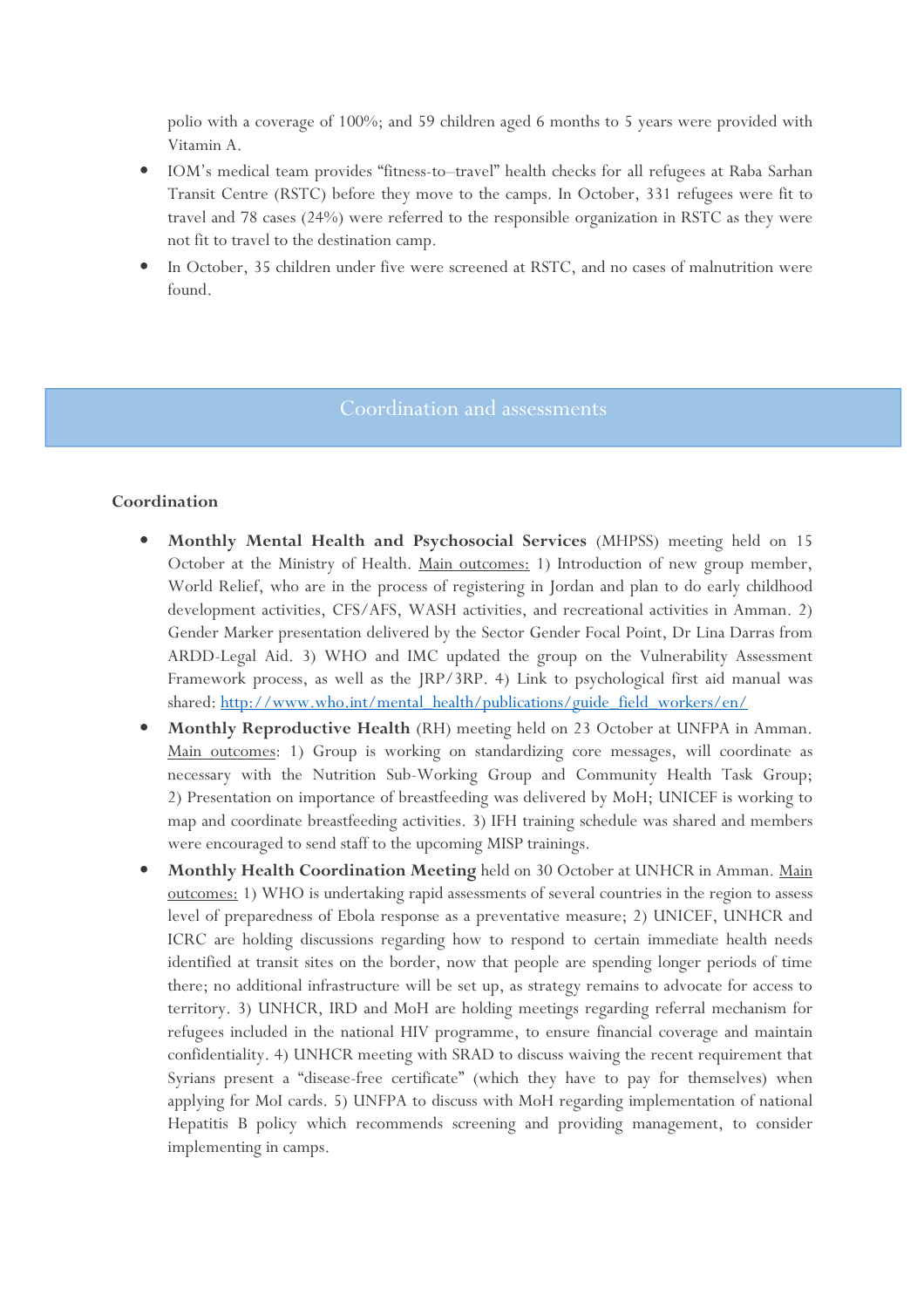- Nutrition Sub-Working Group did not meet in October but finalized two documents: Technical Fact Sheet:
	- o Nutrition Situation Syrian Refugees Response in Jordan: https://data.unhcr.org/syrianrefugees/download.php?id=7202
	- o Nutrition Response Interventions for Syrian Refugees and Vulnerable Host Community in Jordan 2014-2015: https://data.unhcr.org/syrianrefugees/download.php?id=7363
- Community Health Task Group met on 15 October at Jordan Red Crescent Society, chaired by IFRC. Main outcomes: 1) Group is still working on standardizing tool for home visit data collection 2) IRC, Save the Children, IMC and JRC all agreed to incorporate Care of the Newborn messages and activities in their community health progamme. 3) Participants of the group would like the CHTG to continue, and it was decided that the positions of Chair and Cochair should be rotated so a vote will likely be held at the next meeting. 4) The UAE is funding IRC for a 12-month ( $1<sup>st</sup>$  Oct 2014–30<sup>th</sup> Sep 2015) community health project in Mafraq and Irbid with 40 CHVs in each location. 5) Lack of follow up for people who have returned home from clinics/hospitals after being referred; IFRC will reach out to Handicap International about their CH activities and to invite them to the group. 6) At least three organisations are paying volunteers the previously agreed upon 10JD/day for 4 hours per day which demonstrated that this agreement has had a positive impact.

## Health Services

#### Zaatari

- A new project was started by FPSC with two physiotherapists conducting rehabilitation sessions to disabled person other than cerebral palsy. They are coordinating their activities with the Age and Disability WG.
- Age and Disability WG are conducting a campaign to improve refugees awareness about available services in the camp related to disabled persons and the existing referral pathway.
- MSF-H hospital expansion with a capacity of 42 beds and with 2 isolation rooms
- Meetings to coordinate care for Cerebral Palsy are held once a month; a master list has been compiled of all cases, their assistance needs and assistance already provided or ongoing. This is helping to identify gaps.
- A series of meeting in DoH Food and Environment Division in Mafraq regarding drinking water quality in the camp. The meetings involved ACTED, UNICEF, UNHCR, SRAD, and MoH. Action points made to include random testing for turbidity, total dissolved solids, and PH. Agreement on including NH4 testing is still pending.
- Expired food in the camp has been confiscated by food quality inspectors from DOH Mafraq from small shops including chips, biscuits, and chocolates. A plan will be put in place to start further food inspection missions in the camp.
- Oral Rehydration Therapy (ORT): In total 97 children under five visited and received ORT at ORT corners in the camp and 153 Oral Rehydration Sachets (ORS) were given to children and sent back home.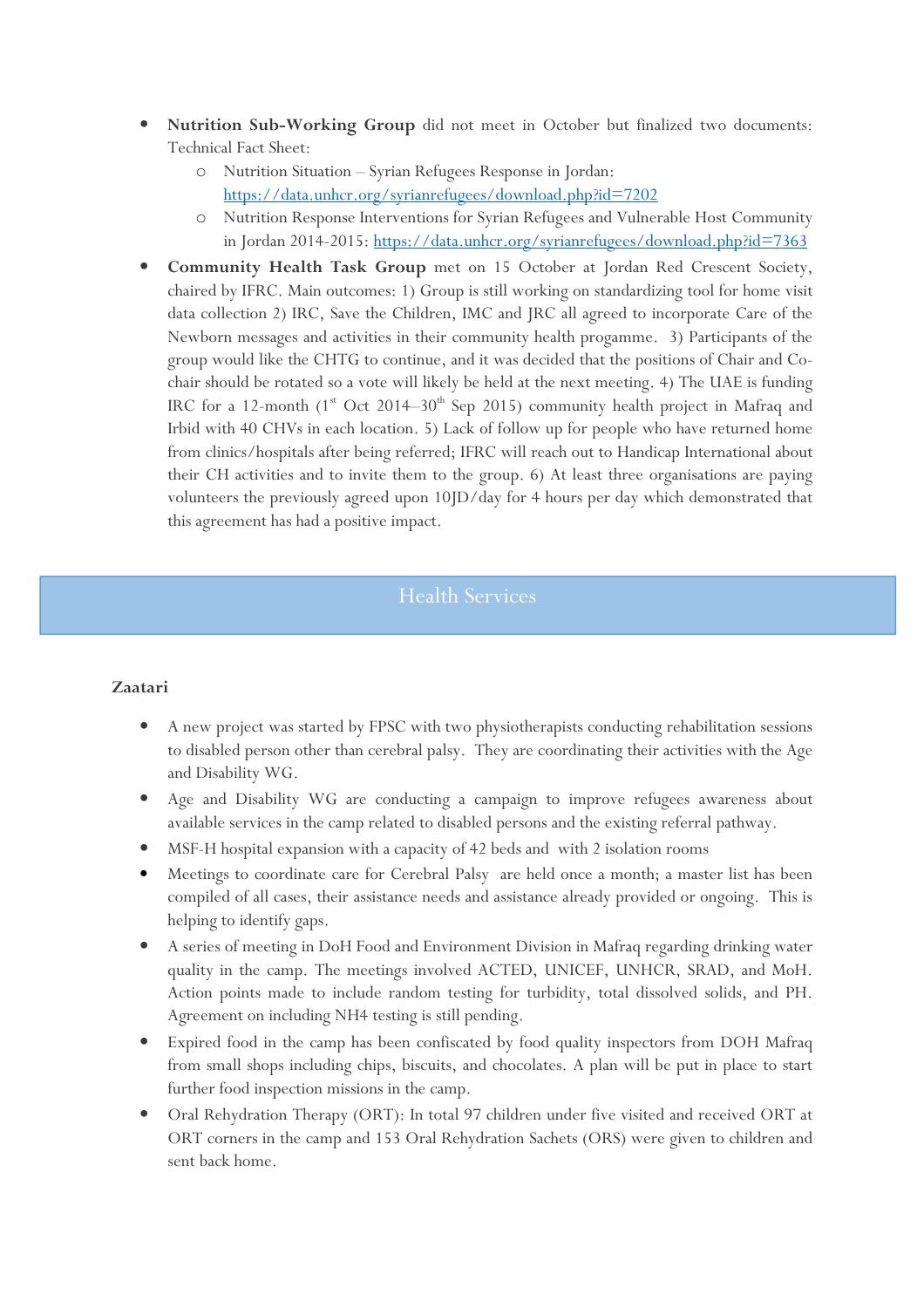### Azraq

- In total five children under five were rehydrated at the ORT corners and 209 ORS sachets were given to children for home use.
- The IFRC hospital opened on  $12<sup>th</sup>$  October for paediatric and internal medicine, and as of 30 October, with the addition of services in surgery and gynaecology/obstetrics is fully functional.
	- From 12 –21 October, there were: 43 paediatric consultations; 45 internal medicine consultations; 7 paediatric inpatients; 16 internal inpatients; 33 laboratory visits; and 55 x-ray visits. maternity with backup C-section services started on the 30th of October, 3 deliveries performed on the 1st day including 1 case of C-section;
- Hospital data is integrated in the camp HIS as of week 45
- Referrals out: a total of 98 referral were done in October, this compares with 171 referrals in September ( a reduction of 57%) that is attributed to the start of hospital activities.
- Handicap International started activities in village 6 fixed site on the 19th of October;
- Lice treatment campaign done in collaboration with UNICEF and IMC;

## Immunization

- MOH/UNICEF/WHO/UNHCR and partners implemented the first round of Polio National Immunization Days (Polio-SNIDs October/November) in host communities (26th – 30th October) and in three Syrian refugee camps (2nd – 6th November). Administrative vaccination data shows 1,138,653 children 0-5 years (including 129,632 Syrian and 53,425 children of other nationalities) vaccinated in host communities, while 20,410 children vaccinated in the camps. Overall, 1,159,063 children 0-5 years (including 150,042 Syrian and 53,425 children of Jordanian and other nationalities in camps and host communities) were vaccinated
- In Zaatari camp, a total of 496 children received BCG vaccine and 369 children were fully immunized through routine vaccination through the eight fixed EPI points.
- In Azraq camp, 11 children were fully immunized.

## Tuberculosis

In October, IOM medical team delivered TB awareness sessions for 9,119 refugees and members from the host community making the total from 28 March 2012 up to date 352,164 (53% male and 47% female). Total number of refugees screened this month was 251.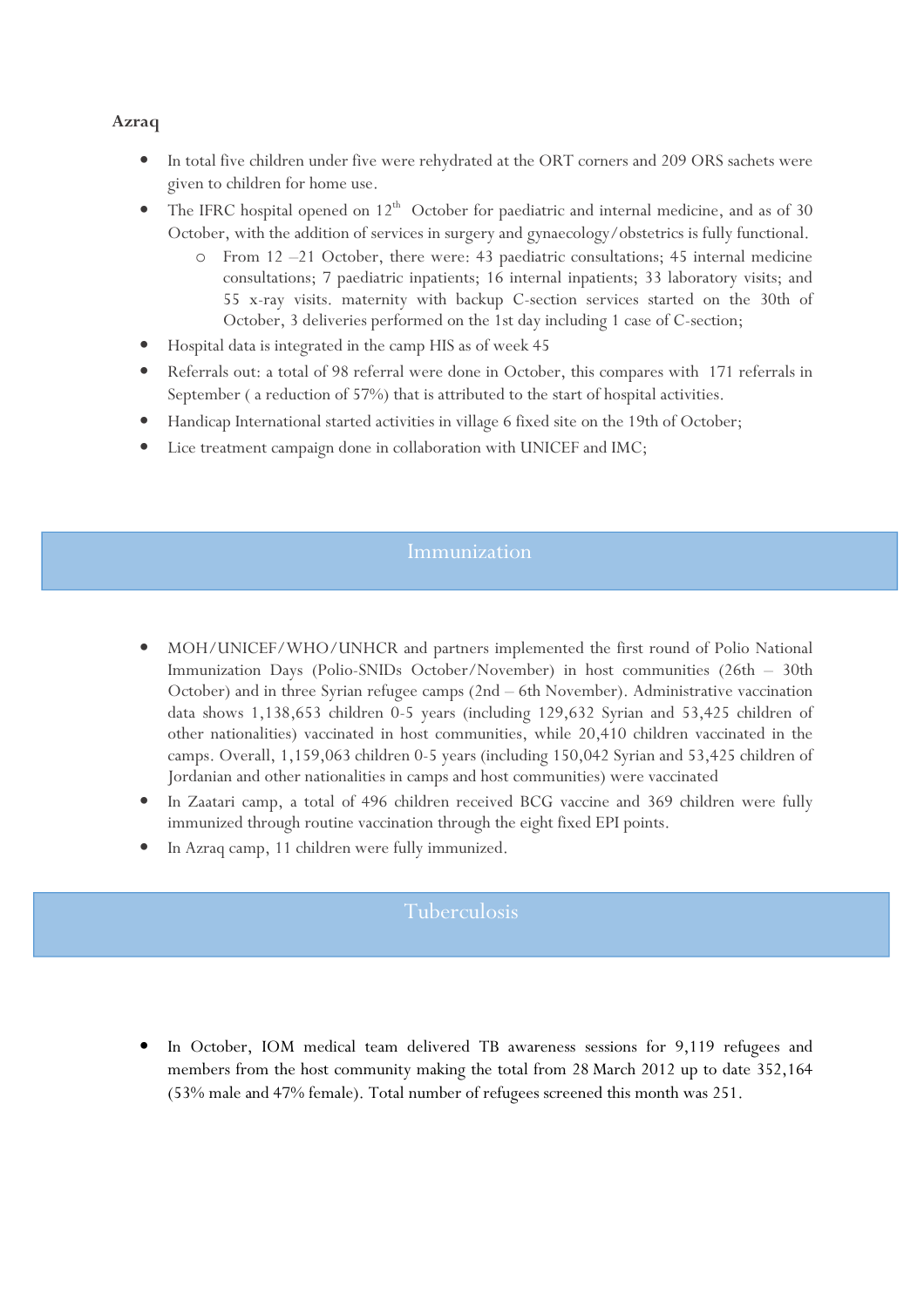• Seven new TB cases were diagnosed: 1 pulmonary and 6 extrapulmonary. The total number of TB cases since March 2012 is 156: 104 pulmonary TB (including 4 MDR cases) and 52 extrapulmonary; out of the 156, 100 cases have completed their treatment successfully.



Graph 1: Cumulative TB Screening, Awareness Raising Sessions and Detected TB Cases among Syrian Refugee from 28 March 2012 to 31 October 2014 Jordan

# Mental Health

- Following the opening of an inpatient unit in Maan hospital, WHO is in preliminary phases of establishing an inpatient mental health unit in Zarqa, in addition to creating a screening team for outpatient clinics.
- On 13 October, WHO, MoH, IMC, beneficiaries and partners including "Our Step Association", International Federation of Medical Students Association (Jordan) and Caritas Jordan celebrated World Mental Health Day 2014, with the theme "Living with schizophrenia". A short video on the awareness campaign leading up to the celebration was produced and can be found here: http://www.youtube.com/watch?v=9GVphLf7scA&list=UUhwJHVF7BFlaLL9KUbMob1g

An article with more information can be found here: http://www.emro.who.int/jor/jordannews/world-mental-health-day-2014.html

- As a recommendation that came out of the 4Ws mapping exercise, planning to roll out series of trainings in 2015 on IASC guidelines and new guidelines developed by the Working Group; one for humanitarian aid workers in general, the other for mental health workers. Planning will occur over next months.
- IMC started providing mental health services in EJC. A psychiatrist is available one day a week, while the psychosocial team will provide services on a daily basis.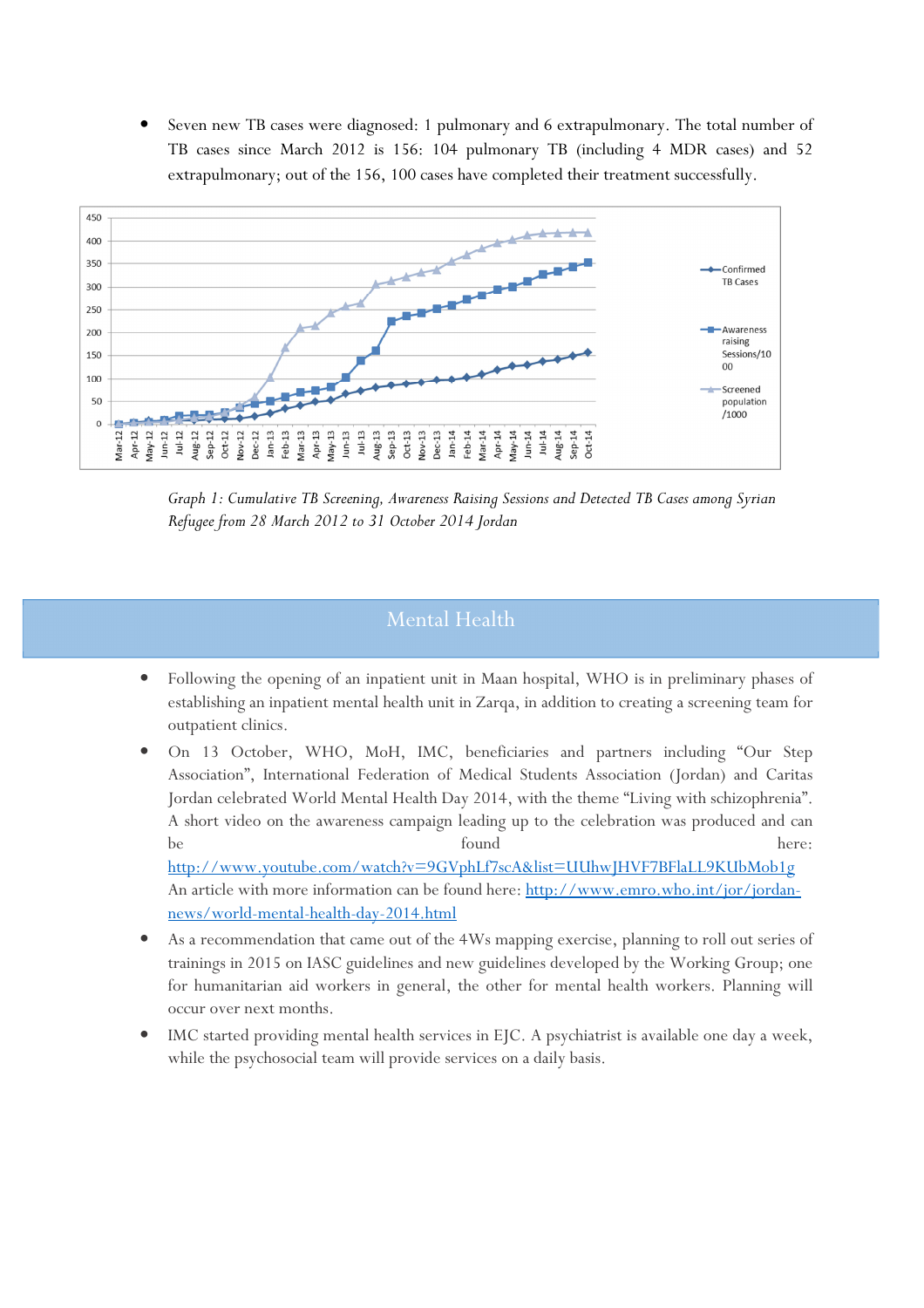- UNFPA, UNHCR and MoH conducted a joint mission to Zaatari UNFPA/JHAS delivery unit, where on average 60 deliveries are taking place per week. Still facing some problems in referring cases outside the camp. The referral criteria are being reviewed and communication with MoH are taking place to resolve the problem.
- IMC, with the support of UNFPA, finalized family planning training practical session for clinicians and UNFPA partners in Azraq.
- UNFPA/IFH provided trainings on "Introduce RH protocols to Health providers in order to apply them in their clinics" (12–13 October), "Family Planning methods and how to provide counselling" (14–16 October), and Clinical Management of Rape (19–23 October), to health providers including health educators, midwives, and doctors, from MoH, UPP and MdM. Each training was attended by around 25 participants. The MISP training originally scheduled for 26– 30 October was pushed back to November in order to not coincide with the October national polio campaign, conducted on the same dates.
- JHAS started providing RH services at its UNHCR/JHAS clinic in Madina Amman in mid-October. A gynaecologist is available three times a week, and a midwife is available six times a week. This will maintain reproductive health services for non-Syrians and/or Syrians with no access to governmental health services; services will include antenatal care, post natal care and family planning.
- In Zaatari camp, 347 newborn baby health kits and 346 mother kits were distributed to newborn babies and their mothers. In addition, 580 pregnant women and 921 non pregnant women received required doses of TT vaccine.
- In Azraq camp, 31 newborn baby health kits and 31 mother kits were distributed to newborn babies and their mothers. In addition, six women received TT+2 shots, and 25 women received the first shot.

• This month, Medair conducted two trainings on Community-based Management of Acute Malnutrition and Infant and Young Child Feeding (IYCF). The first training was a two-day programme on 22–23 October, attended by seven Nutrition Officers from JHAS clinics, as well as their Nutrition Coordinator and Nutrition Assistant. The second session on 29 October was attended by 19 Community Health Volunteers (CHVs) from Irbid, Mafraq, Zarqa, Amman, Jerash and Ajloun. Both trainings were also attended by two Medair Community Mobiliser Officers and the Health and Nutrition Officer. Both sessions covered IYCF (including breastfeeding and complementary foods for children aged 6–24 months), middle-upper arm circumference (MUAC) screening for children under five (CU5) and pregnant and lactating women (PLWs), and IYCF education sessions integrating awareness on iron deficiency anaemia, as well as behavior change communication. Additionally, the training for nutrition officers also covered screening for iron deficiency anaemia for pregnant women, children with severe acute malnutrition and children with chronic conditions, screening of CU5 for malnutrition by weight for height, and planning, monitoring and reporting on nutrition screening and